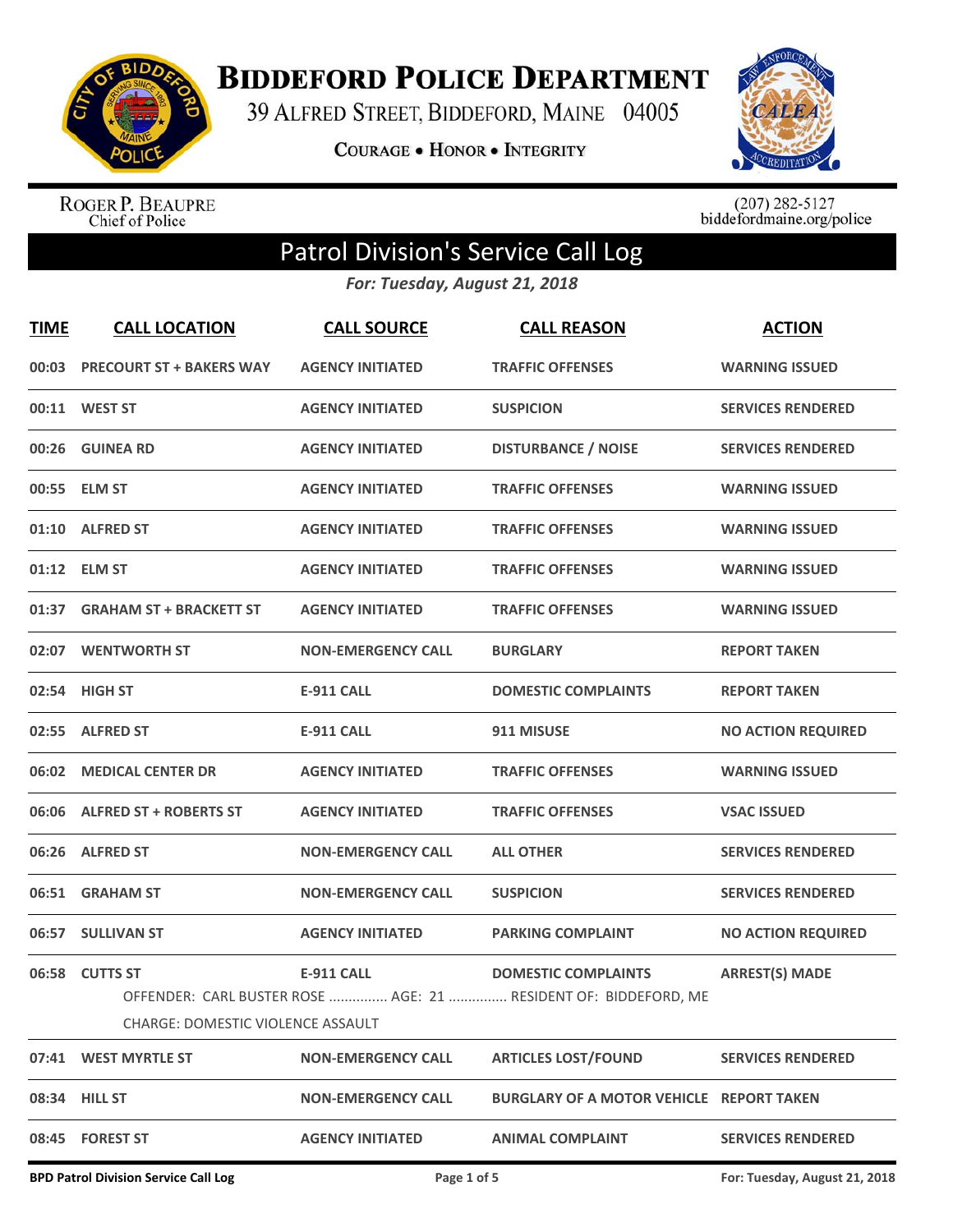**TIME CALL LOCATION CALL SOURCE CALL REASON ACTION**

|       | 08:54 HIGH ST                                                                                       | <b>OTHER</b>                                                            | <b>DHHS/DA REFERRAL</b>                                                                       | <b>REPORT TAKEN</b>          |
|-------|-----------------------------------------------------------------------------------------------------|-------------------------------------------------------------------------|-----------------------------------------------------------------------------------------------|------------------------------|
|       | 09:26 ALFRED ST                                                                                     | <b>E-911 CALL</b>                                                       | 911 MISUSE                                                                                    | <b>NO ACTION REQUIRED</b>    |
|       | 09:27 GRANITE ST                                                                                    | <b>E-911 CALL</b>                                                       | 911 MISUSE                                                                                    | <b>SERVICES RENDERED</b>     |
|       | 09:49 FOREST ST                                                                                     | <b>AGENCY INITIATED</b>                                                 | <b>ANIMAL COMPLAINT</b>                                                                       | <b>SERVICES RENDERED</b>     |
| 10:06 | <b>MAIN ST</b>                                                                                      | <b>NON-EMERGENCY CALL</b>                                               | <b>CIVIL COMPLAINT</b>                                                                        | <b>SERVICES RENDERED</b>     |
| 10:09 | <b>MAIN ST</b>                                                                                      | <b>WALK-IN AT STATION</b>                                               | <b>PAPERWORK</b>                                                                              | <b>SERVICES RENDERED</b>     |
| 10:46 | <b>HILLS BEACH RD</b>                                                                               | <b>AGENCY INITIATED</b>                                                 | <b>ANIMAL COMPLAINT</b>                                                                       | <b>SERVICES RENDERED</b>     |
|       | 10:47 GRAHAM ST<br>CHARGE: SEXUAL ABUSE OF MINOR (3 charges)<br><b>CHARGE: GROSS SEXUAL ASSAULT</b> | <b>RADIO</b><br><b>CHARGE: AGGRAVATED FURNISHING OF SCHEDULED DRUGS</b> | <b>WARRANT ARREST</b><br>OFFENDER: KYLE LORING ROBERTS  AGE: 28  RESIDENT OF: SOUTH PARIS, ME | <b>ARREST(S) MADE</b>        |
|       | 11:14 SOUTH ST                                                                                      | <b>NON-EMERGENCY CALL</b>                                               | <b>SUSPICION</b>                                                                              | <b>SERVICES RENDERED</b>     |
|       | 11:44 POOL ST + SOKOKIS RD                                                                          | <b>AGENCY INITIATED</b>                                                 | <b>TRAFFIC OFFENSES</b>                                                                       | <b>WARNING ISSUED</b>        |
|       | 11:49 ELM ST                                                                                        | <b>NON-EMERGENCY CALL</b>                                               | <b>DISABLED VEHICLE</b>                                                                       | <b>UNFOUNDED</b>             |
|       | 11:51 ALFRED ST                                                                                     | <b>WALK-IN AT STATION</b>                                               | <b>PAPERWORK</b>                                                                              | <b>PAPERWORK SERVED</b>      |
|       | 12:00 ELM ST + CUTTS ST                                                                             | <b>NON-EMERGENCY CALL</b>                                               | <b>ANIMAL COMPLAINT</b>                                                                       | <b>REPORT TAKEN</b>          |
| 12:01 | <b>MARINER WAY</b>                                                                                  | <b>NON-EMERGENCY CALL</b>                                               | <b>ARTICLES LOST/FOUND</b>                                                                    | <b>NO ACTION REQUIRED</b>    |
|       | 12:04 SACO FALLS WAY                                                                                | <b>NON-EMERGENCY CALL</b>                                               | <b>CHECK WELFARE</b>                                                                          | <b>SERVICES RENDERED</b>     |
|       | 12:24 ALFRED ST                                                                                     | E-911 CALL                                                              | <b>SUSPICION</b>                                                                              | <b>TRANSPORT TO HOSPITAL</b> |
|       | 12:33 KENNEDY DR                                                                                    | <b>NON-EMERGENCY CALL</b>                                               | <b>CIVIL COMPLAINT</b>                                                                        | <b>SERVICES RENDERED</b>     |
|       | 12:36 YATES ST                                                                                      | <b>AGENCY INITIATED</b>                                                 | <b>TRAFFIC OFFENSES</b>                                                                       | <b>WARNING ISSUED</b>        |
|       | 12:44 ELM ST                                                                                        | <b>NON-EMERGENCY CALL</b>                                               | <b>CRIMINAL MISCHIEF</b>                                                                      | <b>REPORT TAKEN</b>          |
|       | 13:30 ELM ST                                                                                        | E-911 CALL                                                              | 911 MISUSE                                                                                    | <b>SERVICES RENDERED</b>     |
|       | 13:47 FORTUNES ROCKS RD                                                                             | <b>NON-EMERGENCY CALL</b>                                               | <b>ANIMAL COMPLAINT</b>                                                                       | <b>REFERRED OTHER AGENCY</b> |
|       | 13:55 BRISTOL ST                                                                                    | <b>NON-EMERGENCY CALL</b>                                               | <b>THEFT</b>                                                                                  | <b>REPORT TAKEN</b>          |
|       | 13:55 PROSPECT ST                                                                                   | <b>NON-EMERGENCY CALL</b>                                               | <b>CHECK WELFARE</b>                                                                          | <b>SERVICES RENDERED</b>     |
|       | 14:10 SOUTH ST                                                                                      | <b>AGENCY INITIATED</b>                                                 | <b>TRAFFIC OFFENSES</b>                                                                       | <b>VSAC ISSUED</b>           |
|       |                                                                                                     |                                                                         |                                                                                               |                              |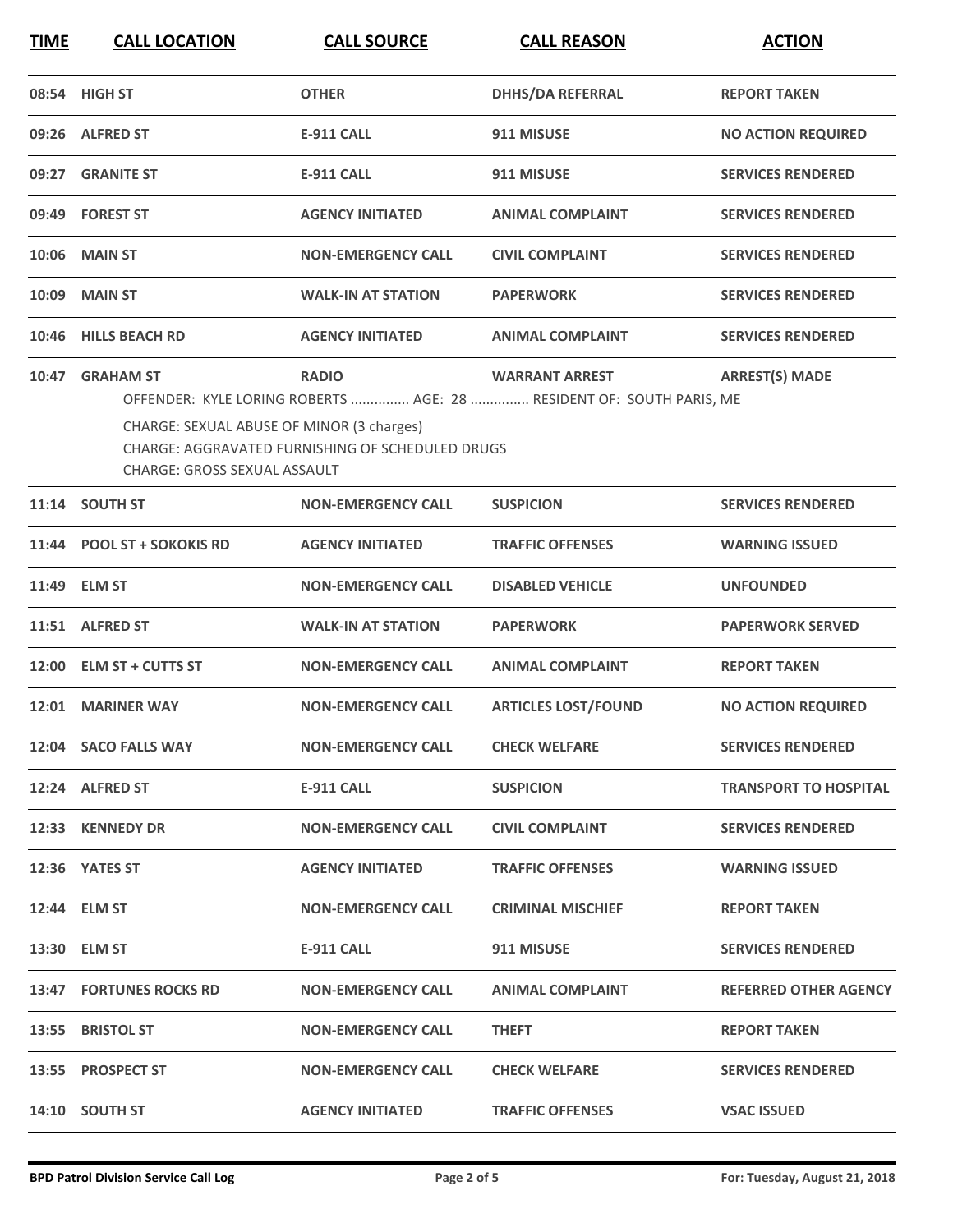| <b>TIME</b> | <b>CALL LOCATION</b>                                                                 | <b>CALL SOURCE</b>        | <b>CALL REASON</b>                                                                           | <b>ACTION</b>            |
|-------------|--------------------------------------------------------------------------------------|---------------------------|----------------------------------------------------------------------------------------------|--------------------------|
| 14:42       | <b>SOUTH ST</b>                                                                      | <b>AGENCY INITIATED</b>   | <b>TRAFFIC OFFENSES</b>                                                                      | <b>WARNING ISSUED</b>    |
| 14:50       | <b>SOUTH ST</b>                                                                      | <b>AGENCY INITIATED</b>   | <b>TRAFFIC OFFENSES</b>                                                                      | <b>WARNING ISSUED</b>    |
|             | 14:58 ELM ST<br><b>CHARGE: AGGRAVATED ASSAULT</b><br><b>CHARGE: RECKLESS CONDUCT</b> | <b>RADIO</b>              | <b>WARRANT ARREST</b><br>OFFENDER: ROBERT KEITH PINKHAM  AGE: 36  RESIDENT OF: BIDDEFORD, ME | <b>ARREST(S) MADE</b>    |
| 15:03       | <b>SOUTH ST + RIVER RD</b>                                                           | <b>AGENCY INITIATED</b>   | <b>TRAFFIC OFFENSES</b>                                                                      | <b>WARNING ISSUED</b>    |
| 15:04       | <b>ALFRED ST</b>                                                                     | <b>AGENCY INITIATED</b>   | <b>MEDICATIONS LOCKER</b>                                                                    | <b>SERVICES RENDERED</b> |
| 15:15       | <b>MASON ST</b>                                                                      | <b>E-911 CALL</b>         | <b>SUSPICION</b>                                                                             | <b>SERVICES RENDERED</b> |
| 15:18       | <b>SOUTH ST</b>                                                                      | <b>AGENCY INITIATED</b>   | <b>TRAFFIC OFFENSES</b>                                                                      | <b>WARNING ISSUED</b>    |
|             | 15:24 ELM ST                                                                         | <b>AGENCY INITIATED</b>   | <b>SUSPICION</b>                                                                             | <b>NO VIOLATION</b>      |
| 15:25       | <b>SOUTH ST</b>                                                                      | <b>AGENCY INITIATED</b>   | <b>TRAFFIC OFFENSES</b>                                                                      | <b>WARNING ISSUED</b>    |
| 15:33       | <b>SOUTH ST</b>                                                                      | <b>AGENCY INITIATED</b>   | <b>TRAFFIC OFFENSES</b>                                                                      | <b>WARNING ISSUED</b>    |
| 15:39       | <b>SOUTH ST</b>                                                                      | <b>AGENCY INITIATED</b>   | <b>TRAFFIC OFFENSES</b>                                                                      | <b>WARNING ISSUED</b>    |
| 15:45       | <b>SOUTH ST</b>                                                                      | <b>AGENCY INITIATED</b>   | <b>TRAFFIC OFFENSES</b>                                                                      | <b>WARNING ISSUED</b>    |
| 15:48       | <b>BRADBURY ST</b>                                                                   | <b>E-911 CALL</b>         | <b>SUSPICION</b>                                                                             | <b>SERVICES RENDERED</b> |
| 15:53       | <b>SOUTH ST + RIVER RD</b>                                                           | <b>AGENCY INITIATED</b>   | <b>TRAFFIC OFFENSES</b>                                                                      | <b>WARNING ISSUED</b>    |
|             | 15:58 SOUTH ST + COUNTRY DR                                                          | <b>AGENCY INITIATED</b>   | <b>TRAFFIC OFFENSES</b>                                                                      | <b>WARNING ISSUED</b>    |
|             | 16:10 SOUTH ST                                                                       | <b>AGENCY INITIATED</b>   | <b>TRAFFIC OFFENSES</b>                                                                      | <b>WARNING ISSUED</b>    |
|             | 16:15 ELM ST                                                                         | <b>NON-EMERGENCY CALL</b> | <b>ANIMAL COMPLAINT</b>                                                                      | <b>SERVICES RENDERED</b> |
|             | 16:19 SOUTH ST                                                                       | <b>AGENCY INITIATED</b>   | <b>TRAFFIC OFFENSES</b>                                                                      | <b>VSAC ISSUED</b>       |
|             | 16:21 ALFRED ST                                                                      | <b>WALK-IN AT STATION</b> | <b>COURT ORDERED CHECK IN</b>                                                                | <b>SERVICES RENDERED</b> |
|             | 16:28 YATES ST                                                                       | <b>NON-EMERGENCY CALL</b> | ANIMAL COMPLAINT                                                                             | <b>SERVICES RENDERED</b> |
|             | 16:30 SOUTH ST                                                                       | <b>AGENCY INITIATED</b>   | <b>TRAFFIC OFFENSES</b>                                                                      | <b>WARNING ISSUED</b>    |
|             | 16:39 SOUTH ST                                                                       | <b>AGENCY INITIATED</b>   | <b>TRAFFIC OFFENSES</b>                                                                      | <b>WARNING ISSUED</b>    |
|             | 16:48 DENNETT RD                                                                     | <b>AGENCY INITIATED</b>   | <b>TRAFFIC OFFENSES</b>                                                                      | <b>WARNING ISSUED</b>    |
|             | 16:53 SOUTH ST                                                                       | <b>AGENCY INITIATED</b>   | <b>TRAFFIC OFFENSES</b>                                                                      | <b>WARNING ISSUED</b>    |
|             | 17:01 SOUTH ST                                                                       | <b>AGENCY INITIATED</b>   | <b>TRAFFIC OFFENSES</b>                                                                      | <b>WARNING ISSUED</b>    |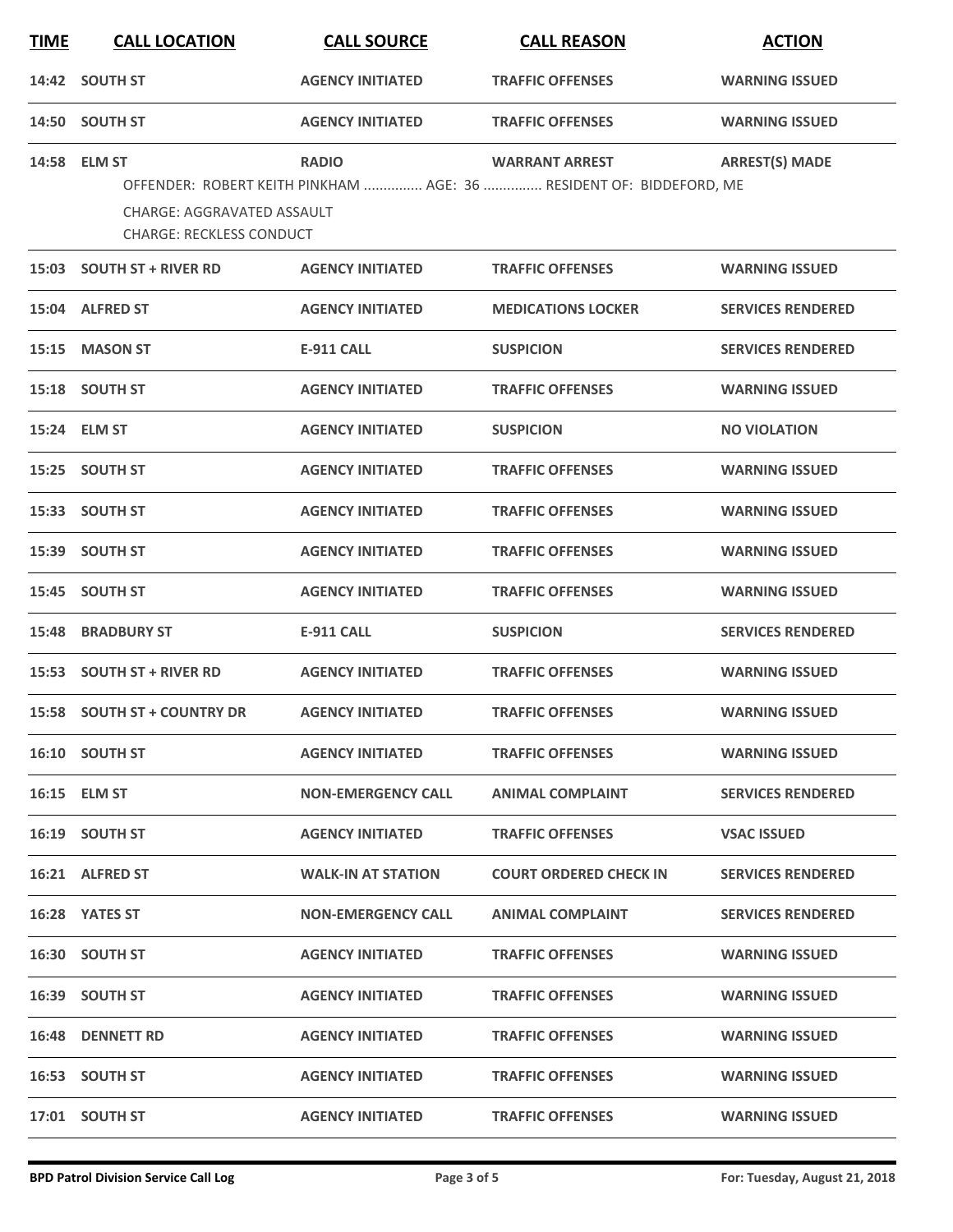| <b>TIME</b> | <b>CALL LOCATION</b>                                   | <b>CALL SOURCE</b>        | <b>CALL REASON</b>                                                                                | <b>ACTION</b>                |
|-------------|--------------------------------------------------------|---------------------------|---------------------------------------------------------------------------------------------------|------------------------------|
| 17:04       | <b>KENNEDY DR</b>                                      | <b>WALK-IN AT STATION</b> | <b>PAPERWORK</b>                                                                                  | <b>SERVICES RENDERED</b>     |
|             | 17:06 ELM ST<br><b>CHARGE: WARRANT ARREST</b>          | <b>NON-EMERGENCY CALL</b> | <b>WARRANT ARREST</b><br>OFFENDER: ELIZABETH CATANIA FECTEAU  AGE: 26  RESIDENT OF: BIDDEFORD, ME | <b>ARREST(S) MADE</b>        |
|             | 17:11 SOUTH ST                                         | <b>AGENCY INITIATED</b>   | <b>TRAFFIC OFFENSES</b>                                                                           | <b>WARNING ISSUED</b>        |
|             | 17:18 SOUTH ST + HAYFIELD RD                           | <b>AGENCY INITIATED</b>   | <b>TRAFFIC OFFENSES</b>                                                                           | <b>WARNING ISSUED</b>        |
|             | 17:33 ALFRED ST                                        | <b>WALK-IN AT STATION</b> | <b>ATTEMPTED/THREATENED SUICIDENO VIOLATION</b>                                                   |                              |
|             | 17:37 ELM ST                                           | <b>WALK-IN AT STATION</b> | <b>DOMESTIC COMPLAINTS</b>                                                                        | <b>REPORT TAKEN</b>          |
|             | 17:51 CRESCENT ST<br><b>CHARGE: AGGRAVATED ASSAULT</b> | <b>WALK-IN AT STATION</b> | <b>DOMESTIC COMPLAINTS</b><br>OFFENDER: ANGEL ANN TROTTER  AGE: 40  RESIDENT OF: TRANSIENT, ME    | <b>ARREST(S) MADE</b>        |
|             | 17:51 MARINER WAY                                      | <b>E-911 CALL</b>         | 911 MISUSE                                                                                        | <b>NO ACTION REQUIRED</b>    |
|             | 17:54 STATE ST                                         | <b>NON-EMERGENCY CALL</b> | <b>CRIMINAL MISCHIEF</b>                                                                          | <b>REPORT TAKEN</b>          |
|             | 18:01 SULLIVAN ST                                      | <b>NON-EMERGENCY CALL</b> | <b>SUSPICION</b>                                                                                  | <b>REPORT TAKEN</b>          |
|             | 18:18 SOUTH ST                                         | <b>NON-EMERGENCY CALL</b> | <b>SUSPICION</b>                                                                                  | <b>SERVICES RENDERED</b>     |
|             | 18:56 ALFRED ST                                        | <b>WALK-IN AT STATION</b> | <b>ALL OTHER</b>                                                                                  | <b>SERVICES RENDERED</b>     |
|             | 19:01 MOUNTAIN RD                                      | <b>NON-EMERGENCY CALL</b> | <b>DISABLED VEHICLE</b>                                                                           | <b>NO ACTION REQUIRED</b>    |
|             | 19:09 CHAPEL ST                                        | <b>E-911 CALL</b>         | 911 MISUSE                                                                                        | <b>NO ACTION REQUIRED</b>    |
|             | 19:27 ST MARYS ST                                      | <b>NON-EMERGENCY CALL</b> | <b>JUVENILE OFFENSES</b>                                                                          | <b>SERVICES RENDERED</b>     |
|             | 19:28 ALFRED ST                                        | <b>AGENCY INITIATED</b>   | <b>ARTICLES LOST/FOUND</b>                                                                        | <b>REPORT TAKEN</b>          |
|             | 19:32 SOUTH ST                                         | <b>NON-EMERGENCY CALL</b> | BURGLARY OF A MOTOR VEHICLE REPORT TAKEN                                                          |                              |
|             | 19:51 BIRCHWOOD LN                                     | <b>NON-EMERGENCY CALL</b> | <b>THEFT</b>                                                                                      | <b>REPORT TAKEN</b>          |
|             | 20:04 BACON ST                                         | E-911 CALL                | <b>FIGHTS</b>                                                                                     | <b>WARNING ISSUED</b>        |
|             | 20:22 SOUTH ST                                         | <b>NON-EMERGENCY CALL</b> | <b>ANIMAL COMPLAINT</b>                                                                           | <b>REFERRED OTHER AGENCY</b> |
|             | 20:24 MASON ST                                         | <b>NON-EMERGENCY CALL</b> | <b>SUSPICION</b>                                                                                  | <b>NO ACTION REQUIRED</b>    |
|             | 21:10 LINCOLN ST                                       | E-911 CALL                | 911 MISUSE                                                                                        | <b>NO ACTION REQUIRED</b>    |
|             | 21:13 MAIN ST + LUNT ST                                | <b>AGENCY INITIATED</b>   | <b>TRAFFIC OFFENSES</b>                                                                           | <b>VSAC ISSUED</b>           |
|             | 21:53 ELM ST                                           | E-911 CALL                | <b>SUSPICION</b>                                                                                  | <b>SERVICES RENDERED</b>     |
|             | 22:07 LISA LN                                          | <b>NON-EMERGENCY CALL</b> | <b>SUSPICION</b>                                                                                  | <b>SERVICES RENDERED</b>     |